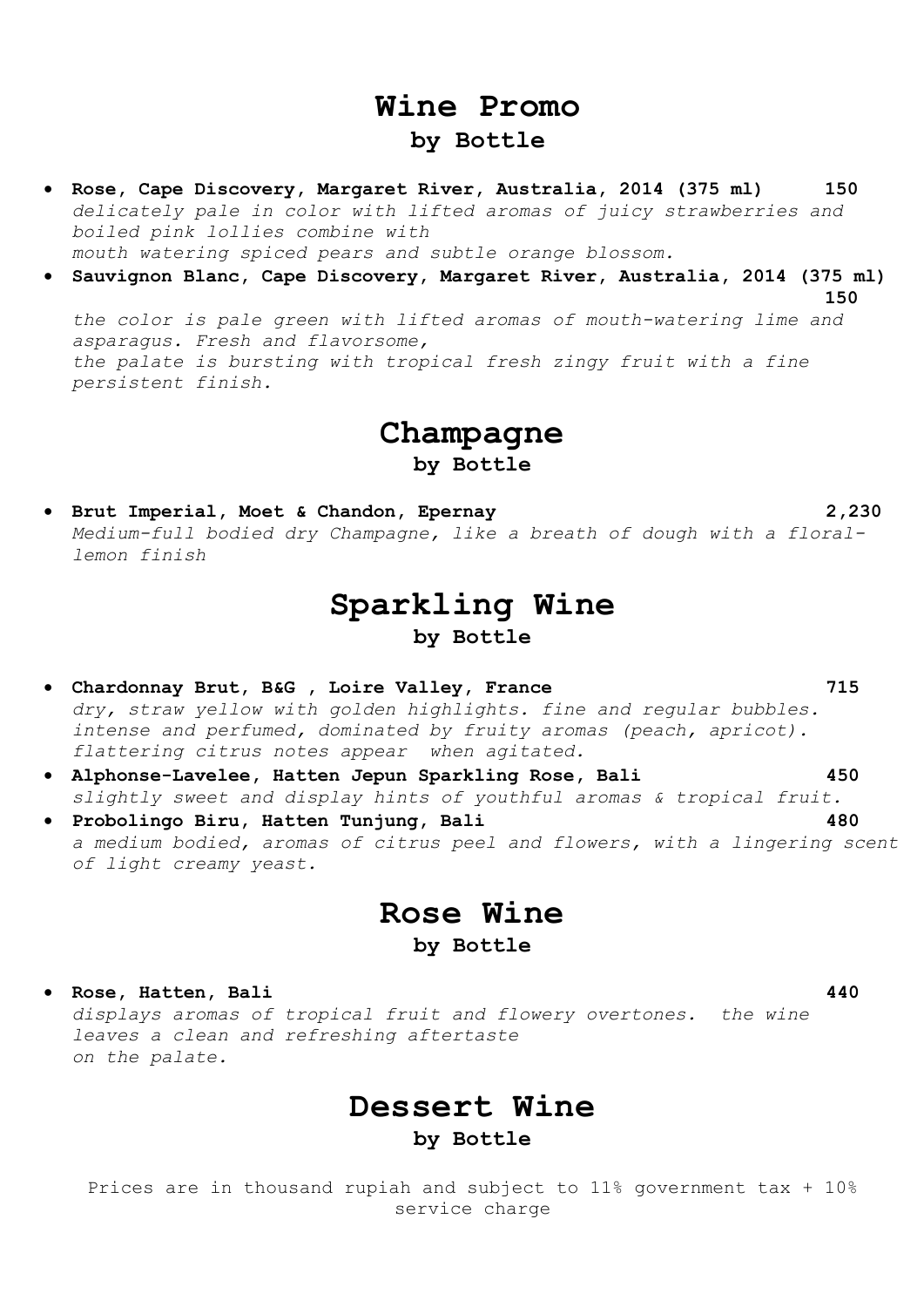**Sauvignon Blanc, Errazuric Late Harvest, Casablanca Valley, Chili,2006 575** *sweet with apricot and pear aromas interlaced with subtle orange notes.*

## **Red Wine by Bottle**

#### **France**

 **Cabernet Sauvignon, Alexis Lichine, Pays d'Oc, 2013 590** *medium bodied, clear but very intense, it varies from garnet red to purple tints. Good tannic structure, with notes of liquorice – a good persistence and enjoyable length on the palate.*

#### **Australia**

- **Cabernet Sauvignon, Duet the gangsa, Yarra Valley, 2006 770** *medium bodied, shows rich blackcurrant and ripe berry fruit characters. the palate is fleshy and soft with fine tannins*
- **Cabernet Merlot, Hardys Stamp, Australia, 2014 606** *medium to full bodied, this vibrant wine displays ripe berry and plum fruit flavours complemented by a soft, sweet vanillin oak background.*
- **Shiraz Cabernet, Lindemans Cawarra, South Eastern Australia, 2014 644** *medium bodied, this wine displays dark berry fruit flavourswith a hint of mint and a soft approachable tannin structure*

### **South Africa**

 **Cabernet Sauvignon, Libertas, Western Cape, 2012 627** *medium bodied, the palate with a fresh herby character. This lightly wooded wine has a soft fruity flavour*

#### **Chile**

- **Cabernet Sauvignon, Frontera Concha Y Toro, Central Valley, 2013 680** *medium bodied, aromatic wine, to sense of mature plumbs, highlight of vanilla and soft toasted aromas.*
- **Merlot, Caliterra Reserva, Colchagua Valley, 2011 627** *full-bodied, with soft velvety texture. This Merlot is characterized by rich fruit flavors and aromas of vanilla, oak with a hint of herbs.*

#### **California**

**Merlot, Woodbrige by Robert Mondavi, USA, 2013 688**

Prices are in thousand rupiah and subject to 11% government tax + 10% service charge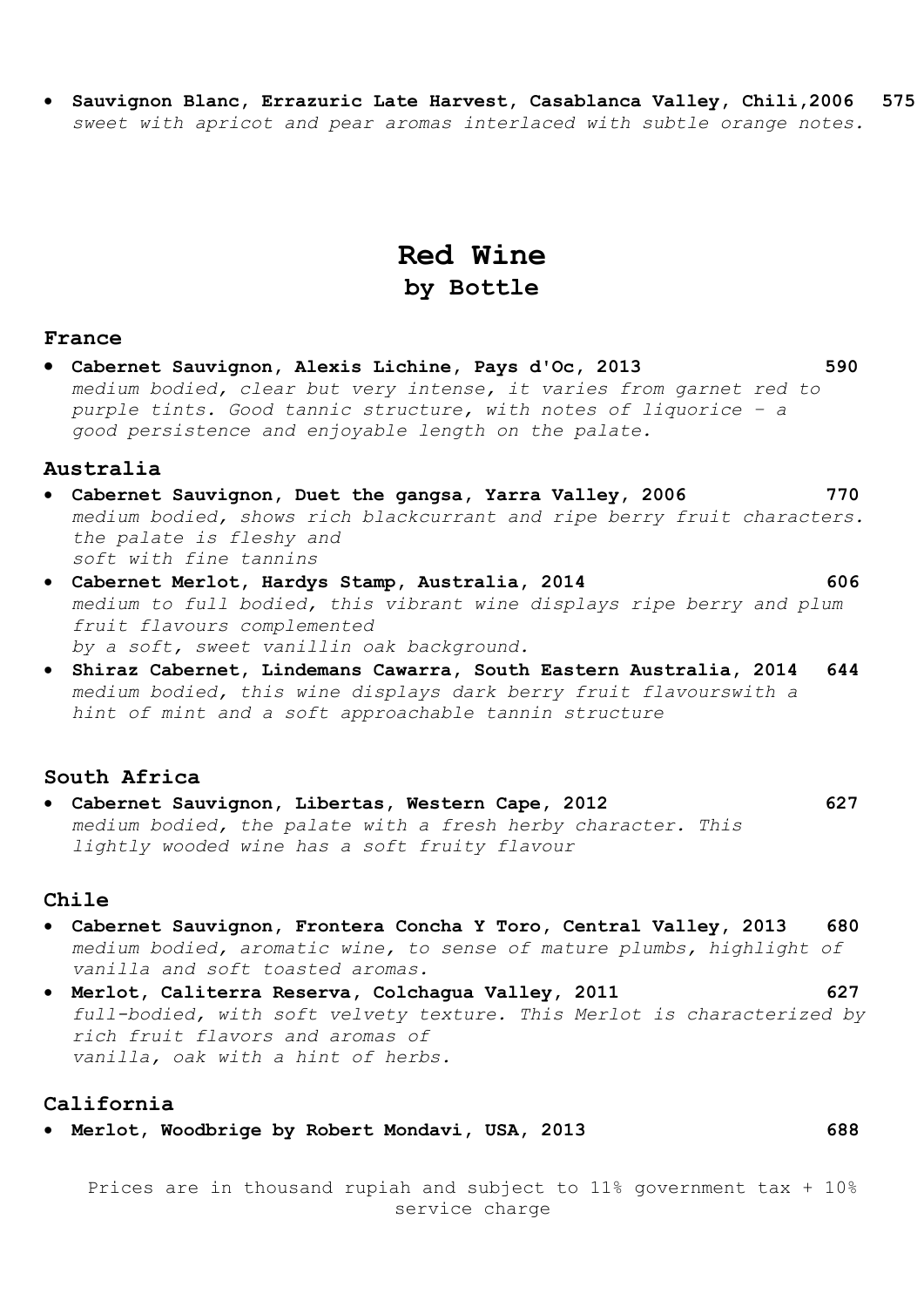*medium bodied, medium ruby colour; raspberry, blueberry and mocha aromas; ripe red berry, cassis fruit and supple tannins.*

#### **Bali**

- **Shiraz, Two Islands, Bali, Indonesia 500** *medium to full bodied, the toasty plum aromas compliment the spicy peppery flavours and soft tannins, a hint of vanilla and nutmeg .*
- **Alphonse-Lavelee, Aga Red, Bali, Indonesia 350** *a full cherry red colour with raised fruit aromas and a hint of Hungarian oak. The soft fruity grape flavour and fine tannin finish with crisp clean acid*

## **White Wine by Bottle**

#### **France**

 **Chardonnay, Maison Louis Latour, Cote D Beaune, Meursault, 2006 1,325** *flashes of lemon-yellow in the glass and a nose, youthful in its fruitiness, with aromas of fresh flowers and minerals. crisp acidity and ample structure with hints of lemon zest.*

#### **Australia**

- **Chardonnay, Duet the gangsa, Yarra Valley, 2012 770** *deep straw in colour with vibrant green tinges, well-balanced, the aroma has lifted tropical fruit characters and finishes clean and crisp.*
- **Semillon Chardonnay, Rawson's Retreat Penfolds, South Eastern Australia , 2010 760**

*Semillon contributes delicious spicy and citrus notes, alongside varietal tropical fruits offered by its* 

*Chardonnay partner.* 

 **Semillon Chardonnay, Cawarra Lindeman's , South Eastern Australia, 2010 or 2014 660**

*lemon yellow colour; tropical fruit and toasty oak aromas: medium body, apple and citrus flavour with a touch of spice*

 **Sauvignon Blanc, Cape Discovery, Margaret river, 2013 530** *the colour is pale green with lifted aromas of mouth-watering lime and asparagus.*

#### **Italia**

 **Pinot Grigio, Ruffino Lumina, Delle Venezie, 2013 770** *lumina is produced from pinot grigio grapes grown in vineyard located in the beautiful northeastern region of italy, This well balanced wine reveals delicious notes of pears and citrus, and fruity finish.*

Prices are in thousand rupiah and subject to 11% government tax + 10% service charge